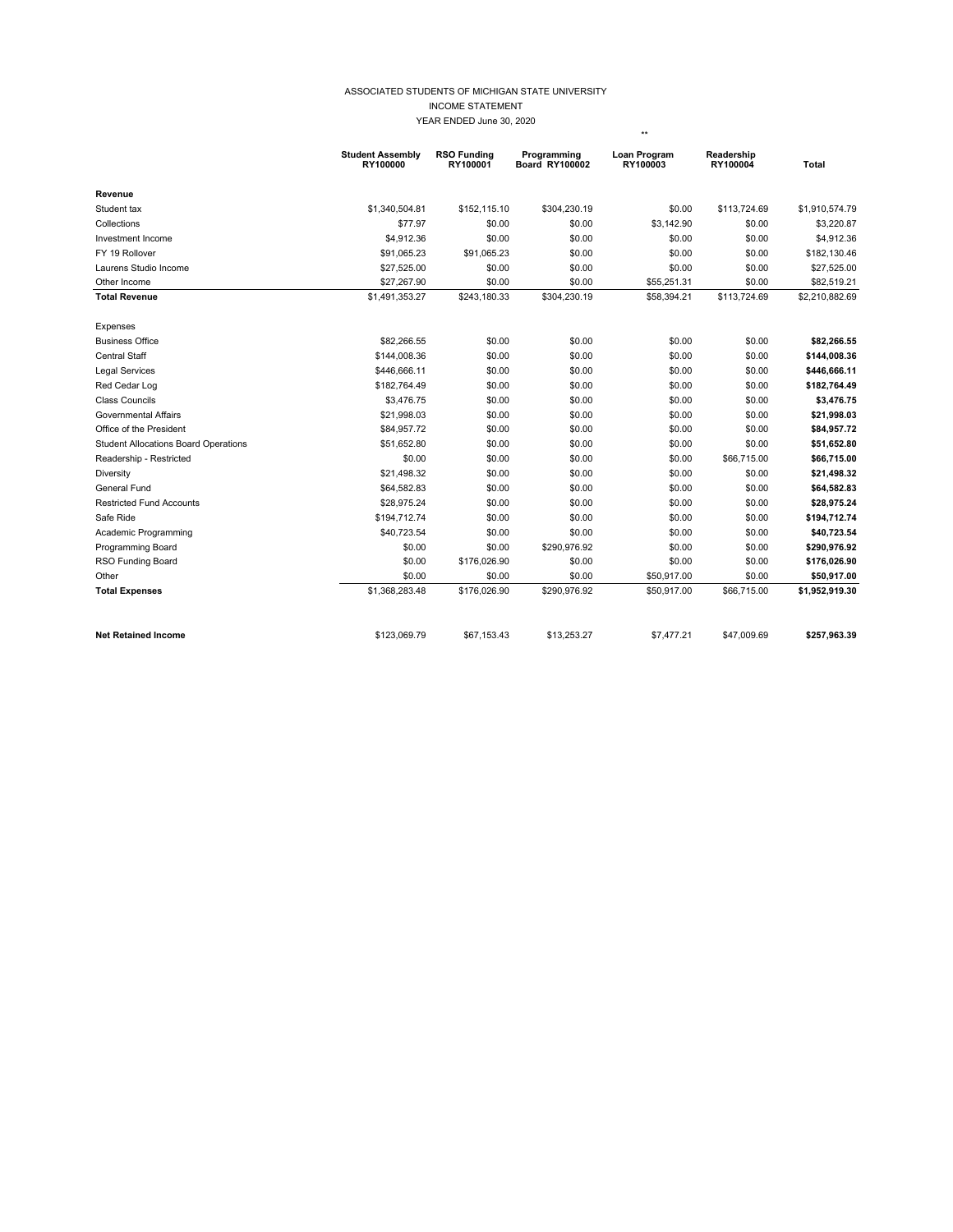## ASSOCIATED STUDENTS OF MICHIGAN STATE UNIVERSITY STATEMENT OF CASH FLOWS YEAR ENDED June 30, 2019

| <b>Account Name</b><br>Account#   | <b>General Assembly</b><br>RY100000 | <b>Funding Board</b><br>RY100001 | <b>Programming Board</b><br>RY100002 | Loan Program<br>RY100003 | <b>Readership Program</b><br>RY100004 | <b>Totals</b>  |
|-----------------------------------|-------------------------------------|----------------------------------|--------------------------------------|--------------------------|---------------------------------------|----------------|
| <b>Beginning Balance</b>          | \$543.083.01                        | \$29.738.09                      | \$43,268.96                          | \$46,947.98              | \$15,518.56                           | \$678,556.60   |
| <b>Net Activity</b>               |                                     |                                  |                                      |                          |                                       |                |
| Income (w/transfers)              | \$1.491.353.27                      | \$243,180.33                     | \$304.230.19                         | \$58,394.21              | \$113,724.69                          | \$2,210,882.69 |
| <b>Accounts Payable</b>           | \$126,438.51                        | \$0.00                           | \$0.00                               | \$0.00                   | \$0.00                                | \$126,438.51   |
| <b>Prepaid Expenses</b>           | \$39,217.28                         | \$0.00                           | \$0.00                               | \$0.00                   | \$0.00                                | \$39,217.28    |
| Expenses (w/transfers)            | \$1,368,283,48                      | \$176,026.90                     | \$290,976.92                         | \$50,917.00              | \$66,715.00                           | \$1.952.919.30 |
| Net Increase in Cash              | $-$42.586.00$                       | \$67.153.43                      | \$13.253.27                          | \$7,477.21               | \$47,009.69                           | \$92.307.60    |
| Cash at the beginning of the year | \$543.083.01                        | \$29,738.09                      | \$43,268.96                          | \$46,947.98              | \$15,518.56                           | \$678,556.60   |
| Net Increase in cash              | $-$42.586.00$                       | \$67.153.43                      | \$13.253.27                          | \$7,477.21               | \$47,009.69                           | \$92.307.60    |
| Cash at the end of the year       | \$500.497.01                        | \$96.891.52                      | \$56.522.23                          | \$54,425.19              | \$62.528.25                           | \$770.864.20   |